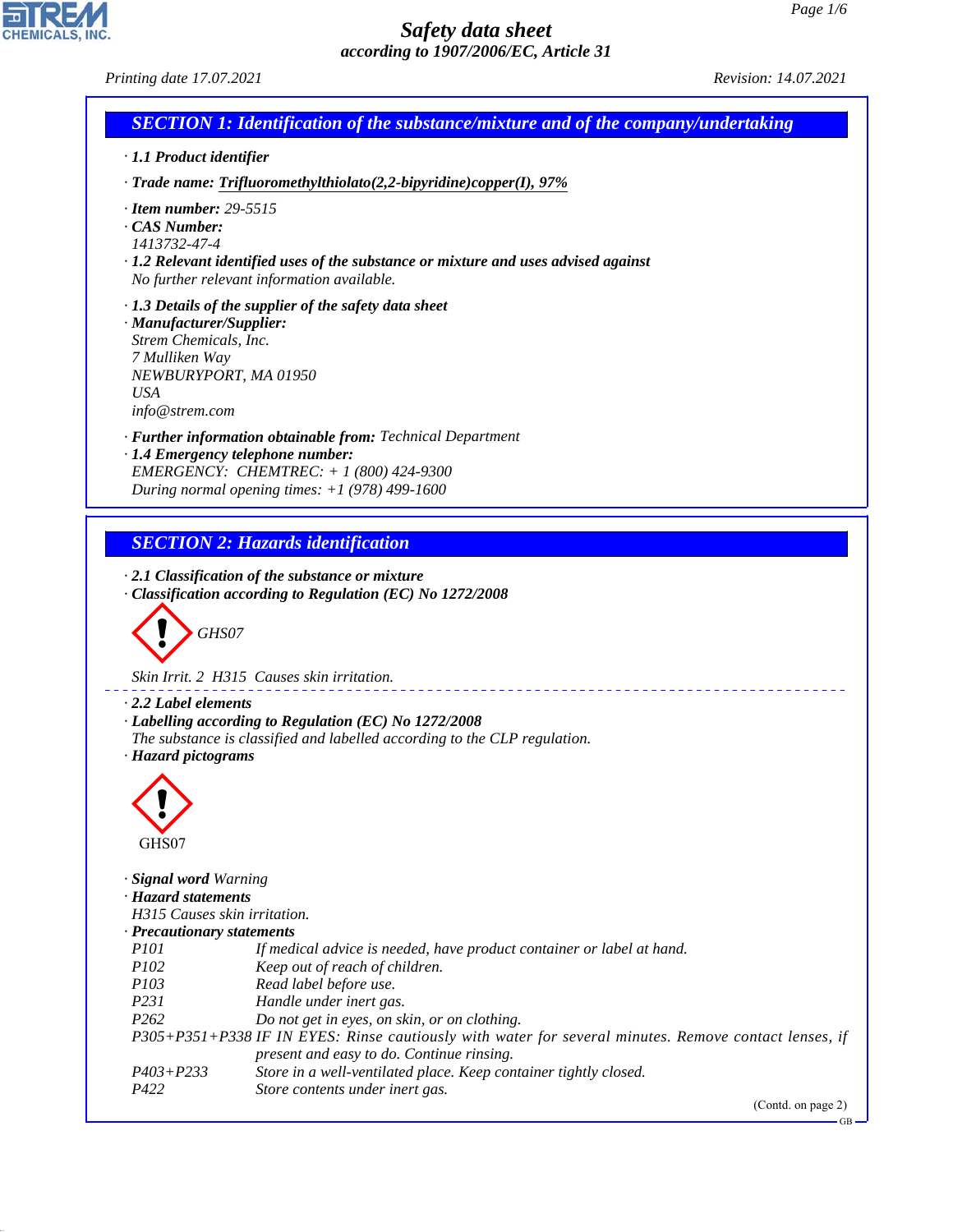*Printing date 17.07.2021 Revision: 14.07.2021*

#### *Trade name: Trifluoromethylthiolato(2,2-bipyridine)copper(I), 97%*

(Contd. of page 1) *P501 Dispose of contents/container in accordance with local/regional/national/international regulations.*

*· 2.3 Other hazards*

*· Results of PBT and vPvB assessment*

*· PBT: Not applicable.*

*· vPvB: Not applicable.*

## *SECTION 3: Composition/information on ingredients*

*· 3.1 Chemical characterisation: Substances*

*· CAS No. Description*

*1413732-47-4 Trifluoromethylthiolato(2,2-bipyridine)copper(I), 97%*

### *SECTION 4: First aid measures*

*· 4.1 Description of first aid measures*

- *· General information: Immediately remove any clothing soiled by the product.*
- *· After inhalation: In case of unconsciousness place patient stably in side position for transportation.*
- *· After skin contact: Immediately wash with water and soap and rinse thoroughly.*
- *· After eye contact: Rinse opened eye for several minutes under running water. Then consult a doctor.*
- *· After swallowing: If symptoms persist consult doctor.*
- *· 4.2 Most important symptoms and effects, both acute and delayed No further relevant information available. · 4.3 Indication of any immediate medical attention and special treatment needed*

*No further relevant information available.*

# *SECTION 5: Firefighting measures*

*· 5.1 Extinguishing media*

- *· Suitable extinguishing agents: Use fire extinguishing methods suitable to surrounding conditions.*
- *· 5.2 Special hazards arising from the substance or mixture No further relevant information available.*
- *· 5.3 Advice for firefighters*
- *· Protective equipment: No special measures required.*

#### *SECTION 6: Accidental release measures*

- *· 6.1 Personal precautions, protective equipment and emergency procedures Not required.*
- *· 6.2 Environmental precautions: Do not allow to enter sewers/ surface or ground water.*

*· 6.3 Methods and material for containment and cleaning up:*

*Dispose contaminated material as waste according to item 13.*

- *· 6.4 Reference to other sections*
- *See Section 7 for information on safe handling.*
- *See Section 8 for information on personal protection equipment.*

*See Section 13 for disposal information.*

# *SECTION 7: Handling and storage*

*· 7.1 Precautions for safe handling Open and handle receptacle with care.*

*· Handling: Handle under inert gas.*

44.1.1

(Contd. on page 3)



GB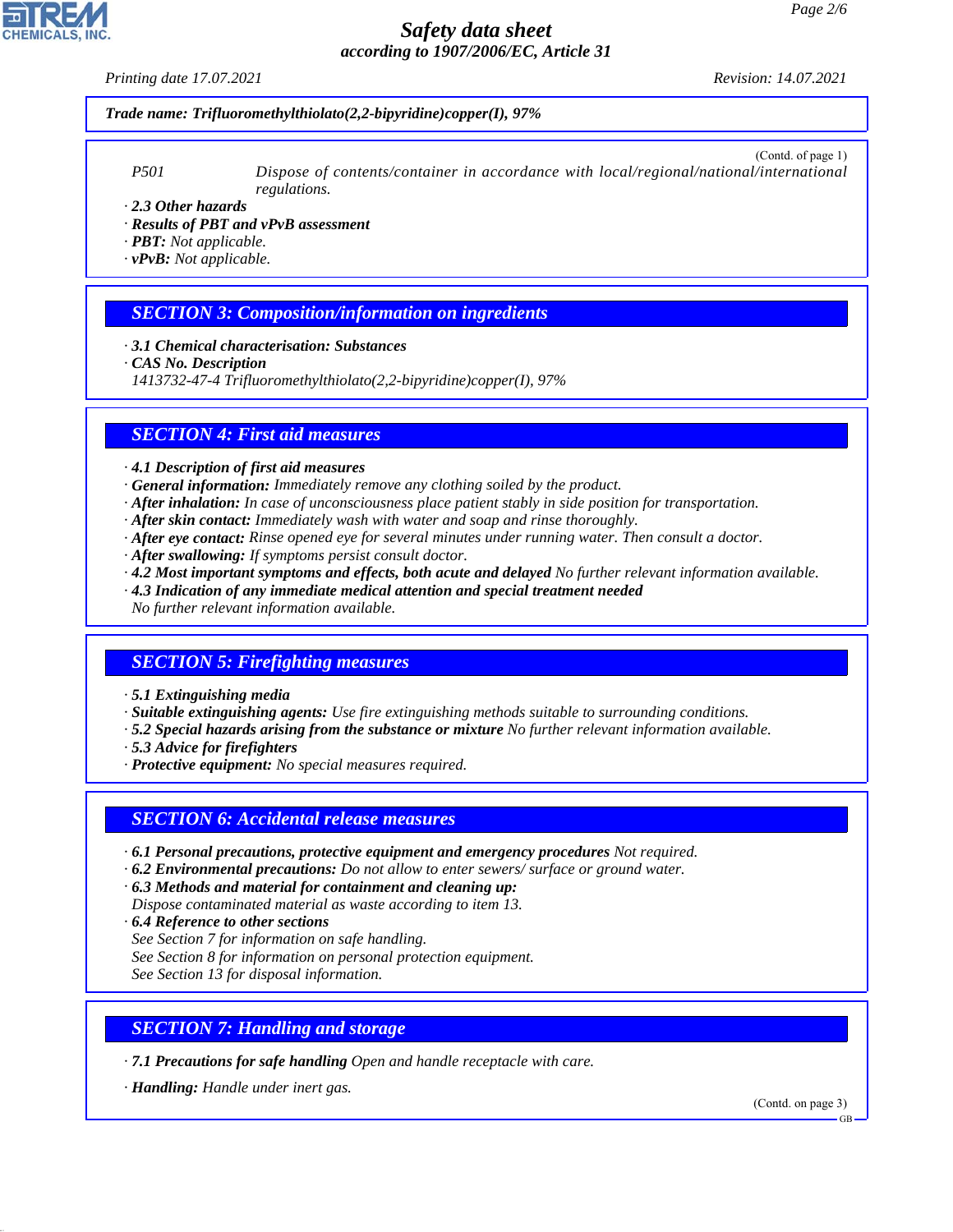*Printing date 17.07.2021 Revision: 14.07.2021*

*Trade name: Trifluoromethylthiolato(2,2-bipyridine)copper(I), 97%*

*· Information about fire - and explosion protection: No special measures required.*

*· 7.2 Conditions for safe storage, including any incompatibilities*

*· Storage: Store contents under inert gas.*

*· Requirements to be met by storerooms and receptacles: No special requirements.*

*· Information about storage in one common storage facility: Not required.*

*· Further information about storage conditions: None.*

*· 7.3 Specific end use(s) No further relevant information available.*

*SECTION 8: Exposure controls/personal protection*

*· Additional information about design of technical facilities: No further data; see item 7.*

*· 8.1 Control parameters*

*· Ingredients with limit values that require monitoring at the workplace: Not required.*

*· Additional information: The lists valid during the making were used as basis.*

*· 8.2 Exposure controls*

*· Personal protective equipment:*

*· General protective and hygienic measures: Keep away from foodstuffs, beverages and feed. Immediately remove all soiled and contaminated clothing Wash hands before breaks and at the end of work. Avoid contact with the skin. Avoid contact with the eyes and skin.*

*· Respiratory protection: Not required.*

*· Protection of hands:*



44.1.1

\_S*Protective gloves*

*The glove material has to be impermeable and resistant to the product/ the substance/ the preparation. Due to missing tests no recommendation to the glove material can be given for the product/ the preparation/ the chemical mixture.*

*Selection of the glove material on consideration of the penetration times, rates of diffusion and the degradation · Material of gloves*

*The selection of the suitable gloves does not only depend on the material, but also on further marks of quality and varies from manufacturer to manufacturer.*

*· Penetration time of glove material*

*The exact break through time has to be found out by the manufacturer of the protective gloves and has to be observed.*

*· Eye protection: Safety glasses*

| .9.1 Information on basic physical and chemical properties<br><b>General Information</b> |                       |
|------------------------------------------------------------------------------------------|-----------------------|
| $\cdot$ Appearance:                                                                      |                       |
| Form:                                                                                    | Solid                 |
| Colour:                                                                                  | Red-brown             |
| $\cdot$ Odour:                                                                           | <i>Characteristic</i> |
| Odour threshold:                                                                         | Not determined.       |
| $\cdot$ pH-value:                                                                        | Not applicable.       |
| $\cdot$ Change in condition                                                              |                       |
| Melting point/freezing point:                                                            | Undetermined.         |
| Initial boiling point and boiling range: Undetermined.                                   |                       |
|                                                                                          | (Contd. on page 4)    |

(Contd. of page 2)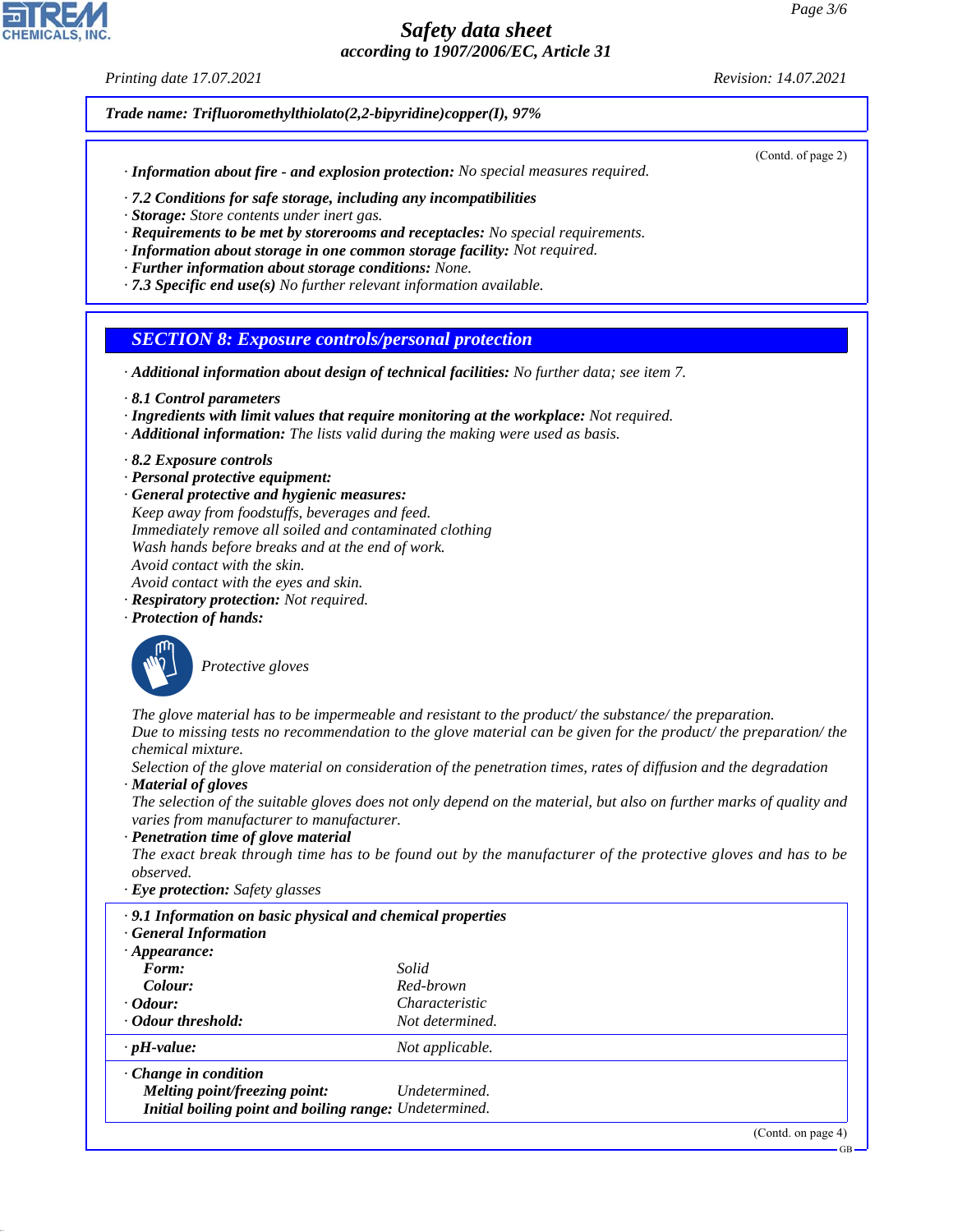

**CHEMICALS, INC** 

| Trade name: Trifluoromethylthiolato(2,2-bipyridine)copper(I), 97% |  |  |
|-------------------------------------------------------------------|--|--|
|                                                                   |  |  |

|                                           | (Contd. of page 3)                            |
|-------------------------------------------|-----------------------------------------------|
| · Flash point:                            | Not applicable.                               |
| · Flammability (solid, gas):              | Not determined.                               |
| · Ignition temperature:                   |                                               |
| Decomposition temperature:                | Not determined.                               |
| · Auto-ignition temperature:              | Not determined.                               |
| $\cdot$ Explosive properties:             | Product does not present an explosion hazard. |
| $\cdot$ Explosion limits:                 |                                               |
| Lower:                                    | Not determined.                               |
| <b>Upper:</b>                             | Not determined.                               |
| · Vapour pressure:                        | Not applicable.                               |
| $\cdot$ Density:                          | Not determined.                               |
| $\cdot$ Relative density                  | Not determined.                               |
| · Vapour density                          | Not applicable.                               |
| $\cdot$ Evaporation rate                  | Not applicable.                               |
| · Solubility in / Miscibility with        |                                               |
| water:                                    | Insoluble.                                    |
| · Partition coefficient: n-octanol/water: | Not determined.                               |
| · Viscosity:                              |                                               |
| Dynamic:                                  | Not applicable.                               |
| Kinematic:                                | Not applicable.                               |
| · Solvent content:                        |                                               |
| Organic solvents:                         | $0.0\%$                                       |
| $VOC$ (EC)                                | 0.00%                                         |
| .9.2 Other information                    | No further relevant information available.    |

# *SECTION 10: Stability and reactivity*

*· 10.1 Reactivity No further relevant information available.*

- *· 10.2 Chemical stability*
- *· Thermal decomposition / conditions to be avoided: No decomposition if used according to specifications.*
- *· 10.3 Possibility of hazardous reactions No dangerous reactions known.*
- *· 10.4 Conditions to avoid No further relevant information available.*
- *· 10.5 Incompatible materials: No further relevant information available.*
- *· 10.6 Hazardous decomposition products: No dangerous decomposition products known.*

# *SECTION 11: Toxicological information*

*· 11.1 Information on toxicological effects*

- *· Acute toxicity Based on available data, the classification criteria are not met.*
- *· Primary irritant effect:*
- *· Skin corrosion/irritation*
- *Causes skin irritation.*

44.1.1

- *· Serious eye damage/irritation Based on available data, the classification criteria are not met.*
- *· Respiratory or skin sensitisation Based on available data, the classification criteria are not met.*

(Contd. on page 5)

GB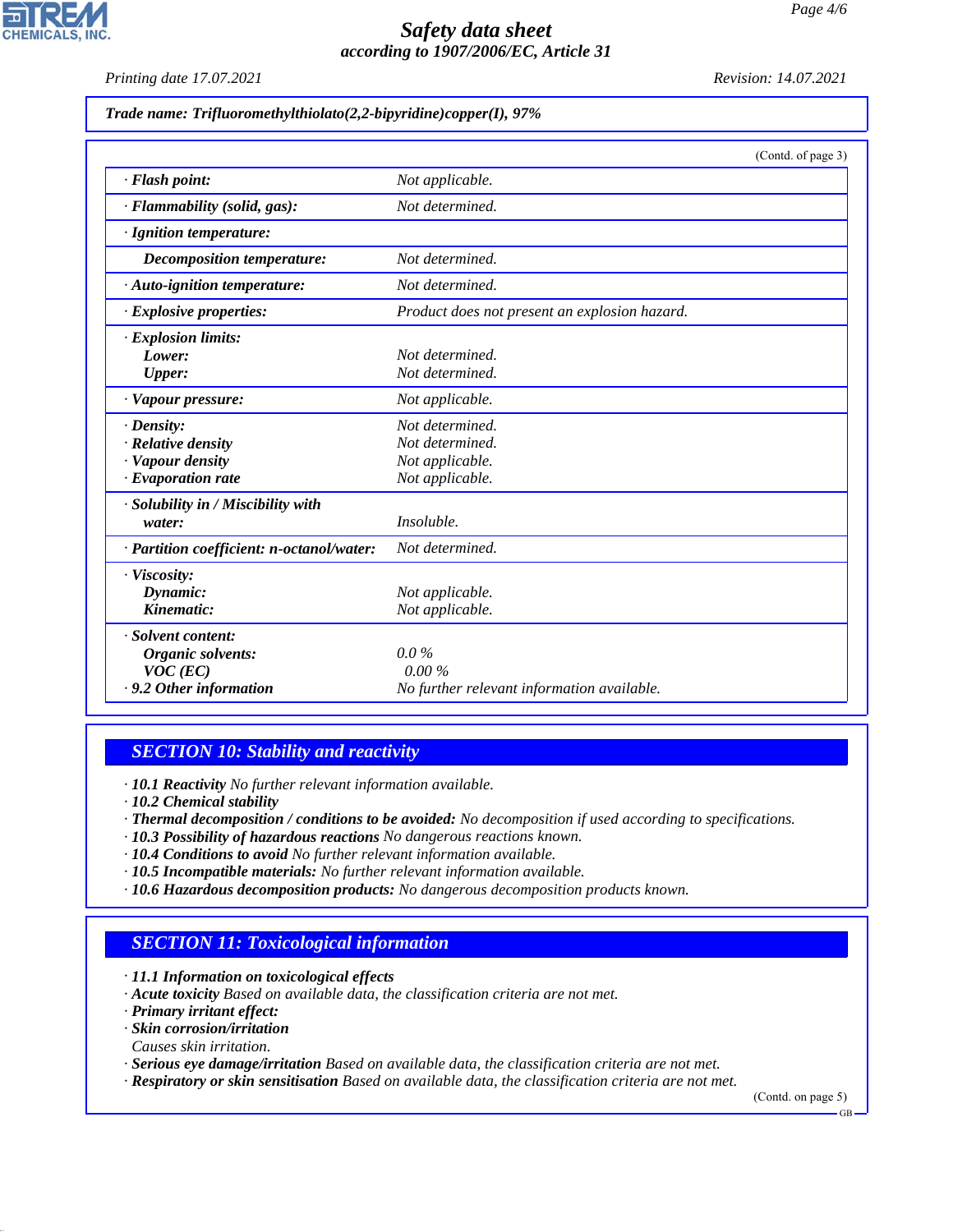#### *Printing date 17.07.2021 Revision: 14.07.2021*

(Contd. of page 4)

GB

*Trade name: Trifluoromethylthiolato(2,2-bipyridine)copper(I), 97%*

- *· CMR effects (carcinogenity, mutagenicity and toxicity for reproduction)*
- *· Germ cell mutagenicity Based on available data, the classification criteria are not met.*
- *· Carcinogenicity Based on available data, the classification criteria are not met.*
- *· Reproductive toxicity Based on available data, the classification criteria are not met.*
- *· STOT-single exposure Based on available data, the classification criteria are not met.*
- *· STOT-repeated exposure Based on available data, the classification criteria are not met.*
- *· Aspiration hazard Based on available data, the classification criteria are not met.*

## *SECTION 12: Ecological information*

- *· 12.1 Toxicity*
- *· Aquatic toxicity: No further relevant information available.*
- *· 12.2 Persistence and degradability No further relevant information available.*
- *· 12.3 Bioaccumulative potential No further relevant information available.*
- *· 12.4 Mobility in soil No further relevant information available.*
- *· Additional ecological information:*
- *· General notes:*
- *Water hazard class 1 (German Regulation) (Self-assessment): slightly hazardous for water*
- *Do not allow undiluted product or large quantities of it to reach ground water, water course or sewage system.*
- *· 12.5 Results of PBT and vPvB assessment*
- *· PBT: Not applicable.*
- *· vPvB: Not applicable.*
- *· 12.6 Other adverse effects No further relevant information available.*

#### *SECTION 13: Disposal considerations*

- *· 13.1 Waste treatment methods*
- *· Recommendation*

*Must not be disposed together with household garbage. Do not allow product to reach sewage system.*

*· Uncleaned packaging:*

*· Recommendation: Disposal must be made according to official regulations.*

| <b>SECTION 14: Transport information</b>                       |                 |                       |
|----------------------------------------------------------------|-----------------|-----------------------|
| $\cdot$ 14.1 UN-Number<br>· ADR, ADN, IMDG, IATA               | not regulated   |                       |
| $\cdot$ 14.2 UN proper shipping name<br>· ADR, ADN, IMDG, IATA | not regulated   |                       |
| $\cdot$ 14.3 Transport hazard class(es)                        |                 |                       |
| · ADR, ADN, IMDG, IATA<br>· Class                              | not regulated   |                       |
| · 14.4 Packing group<br>· ADR, IMDG, IATA                      | not regulated   |                       |
| $\cdot$ 14.5 Environmental hazards:                            | Not applicable. |                       |
| $\cdot$ 14.6 Special precautions for user                      | Not applicable. |                       |
|                                                                |                 | (Contd. on page $6$ ) |



44.1.1